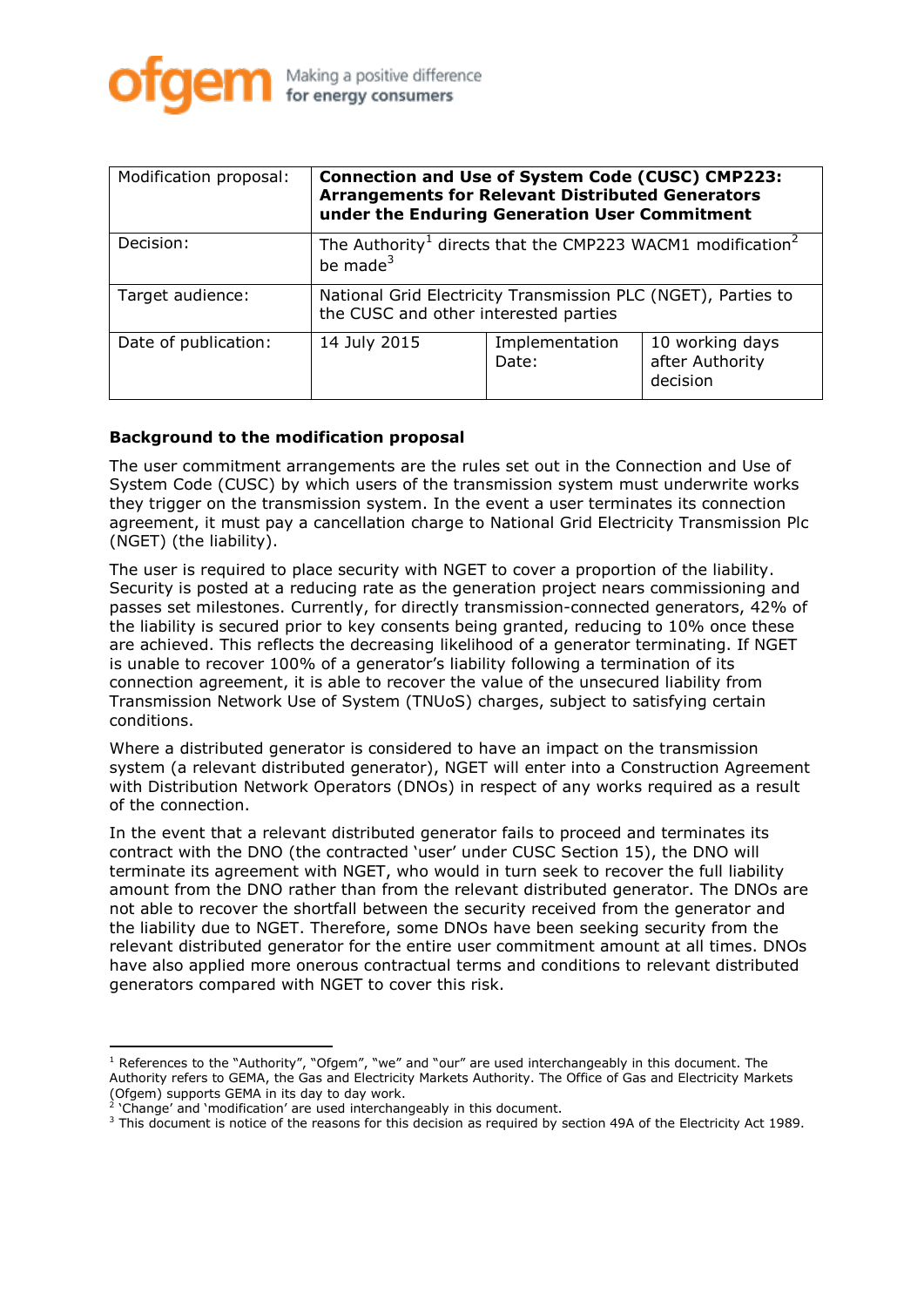## **Summary of the modification proposal**

Carnedd Wen Onshore Wind Farm Limited raised CMP223 in September 2013. CMP223 seeks to modify the CUSC so that relevant distributed generators do not face a difference to directly connected generators due to the way security requirements are passed on. The proposal is that the DNO should be able to pass any shortfall in the funds recovered relative to total liability to NGET for recovery via TNUoS. This approach reduces the financial exposure of the DNOs and should incentivise them to mirror the security arrangements they have with NGET in their own arrangements with the relevant distributed generator.

The Original proposal was for the introduction of a new contract between NGET and each relevant distributed generator. This contract would be mandatory, would require the relevant distributed generator to accede to the CUSC in a limited way, and would fall away on commissioning of the generator. In the event that a relevant distributed generator terminated its project and did not pay the invoiced liability, NGET would pursue the outstanding debt from the developer.

## **CMP223 Proposals**

## Common features

Alongside the Original proposal, four Workgroup Alternative CUSC Modification proposals (WACMs) were developed. All five proposals have the following common features:

*Security Requirements*

All the proposals apply security percentages of 45% (pre-consent) and 26% (postconsent) to relevant distributed generator liabilities. Further information on how these figures were derived can be found in the Final Modification Report (FMR). $4$ 

## *Requirement to provide annual termination figures*

All the proposals impose an obligation on DNOs to provide annual figures to NGET on the number of relevant distributed generators who terminated their projects, and the stage at which this happened (before or after key consents are granted). This data will allow NGET and the Authority to monitor whether the security percentages continue to be fit for purpose.

## *Debt Collection Process*

The debt recovery process sets out the process to be followed for collecting any bad debt from a relevant distributed generator that has terminated and not paid any outstanding liabilities. The process ensures that the party collecting the debt has taken sufficient steps to recover the monies prior to recovery through TNUoS charges or applying to the Authority to approve recovery. As part of its work, the Workgroup included example guidance of best debt recovery practice in the CMP223 Final Modification Report (FMR).<sup>5</sup>

*Setting a debt threshold level* 

 $\overline{a}$ 

It was noted by the Workgroup that if going to court to recover the debt costs more than the value of the debt then it would not be efficient to do so. The Workgroup therefore

 $4$  Please see Paragraphs 6.40 – 6.49 of the FMR which can be found at:

<http://www2.nationalgrid.com/UK/Industry-information/Electricity-codes/CUSC/Modifications/CMP223/>  $5$  Please see Paragraph 5.8 of the FMR which can be found at: [http://www2.nationalgrid.com/UK/Industry](http://www2.nationalgrid.com/UK/Industry-information/Electricity-codes/CUSC/Modifications/CMP223/)[information/Electricity-codes/CUSC/Modifications/CMP223/](http://www2.nationalgrid.com/UK/Industry-information/Electricity-codes/CUSC/Modifications/CMP223/)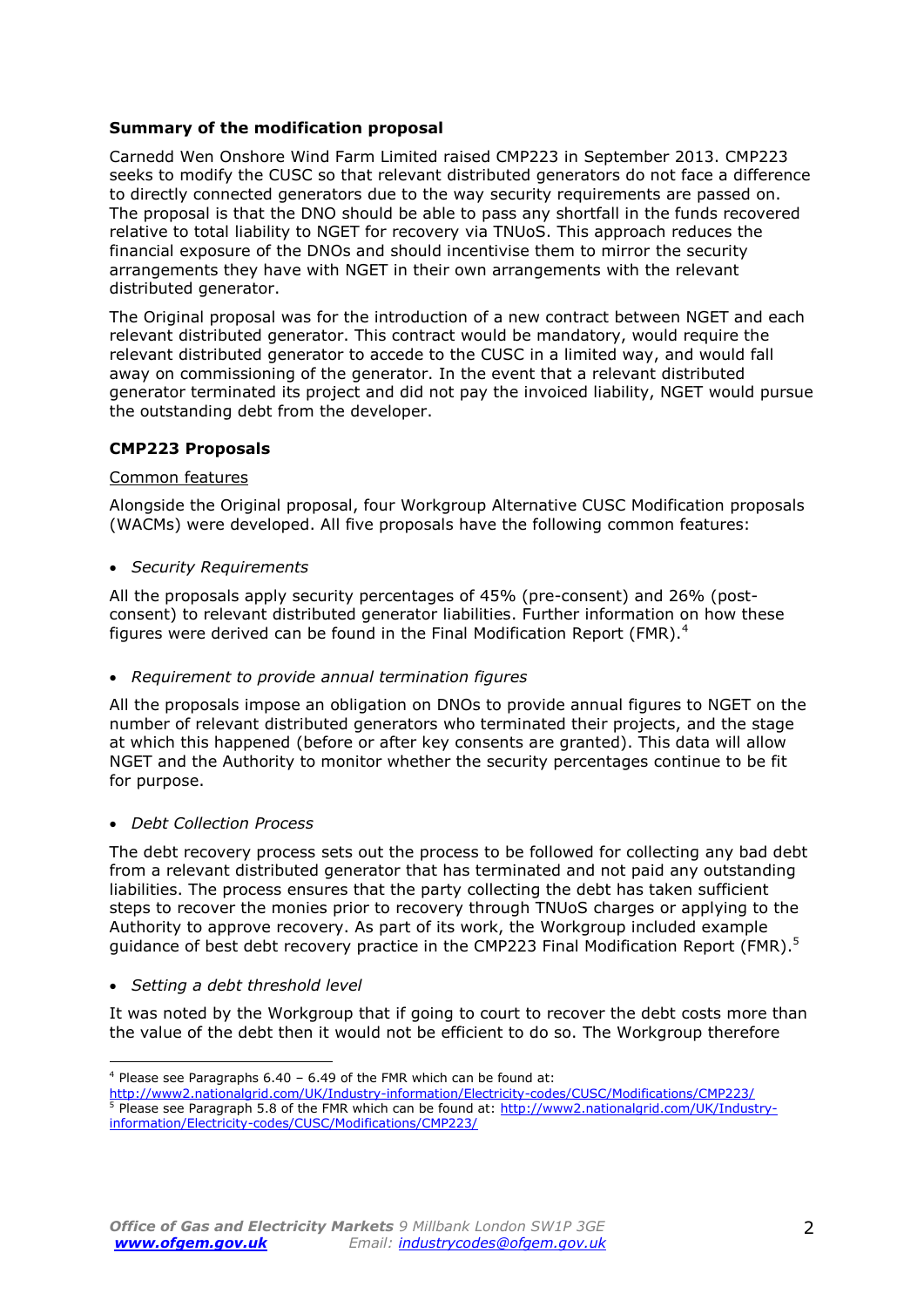agreed that a debt threshold level be set. If a debt is below this threshold, the party collecting the debt would not be required to take legal action and a request to NGET to recover the funds through TNUoS charges could be issued following a set period of time.

#### Differences in the proposals

 $\overline{a}$ 

The Original proposal and the various WACMs assessed by the Workgroup differ in the following ways:

- The party responsible for chasing the debt from the relevant distributed generator if it has an outstanding user commitment liability.
- Which party (the DNO or NGET) would hold the debt during the debt collection process
- The treatment of different types of generators including Statement of Works, BEGAs and BELLAs. 6

The differences between the proposals are highlighted in the table below and are discussed in Paragraph 4.23, Table 1 of the FMR.<sup>7</sup> The table is colour-coded to illustrate the differences and similarities between the various options.

|                 | <b>Type of Distributed Generator</b>                                                                              |                                                                                                                   |                                                                                                         |  |
|-----------------|-------------------------------------------------------------------------------------------------------------------|-------------------------------------------------------------------------------------------------------------------|---------------------------------------------------------------------------------------------------------|--|
|                 | <b>BEGA</b>                                                                                                       | <b>BELLA</b>                                                                                                      | <b>Statement of Works</b>                                                                               |  |
| <b>Original</b> | Direct contract w/ NGET<br>for securities and<br>liabilities                                                      | Direct contract w/ NGET<br>for securities and<br>liabilities                                                      | Direct contract w/ NGET for<br>securities and liabilities                                               |  |
| <b>WACM1</b>    | <b>NGET reimburses DNOs</b><br>for unrecoverable<br>liability upon<br>application. NGET<br>recovers through TNUoS | <b>NGET reimburses DNOs</b><br>for unrecoverable<br>liability upon<br>application. NGET<br>recovers through TNUoS | NGET reimburses DNOs for<br>unrecoverable liability upon<br>application. NGET recovers<br>through TNUoS |  |
| <b>WACM2</b>    | DNOs do not pay<br>unrecoverable liability.<br>NGET recovers through<br><b>TNUoS</b>                              | DNOs do not pay<br>unrecoverable liability.<br>NGET recovers through<br><b>TNUoS</b>                              | DNOs do not pay<br>unrecoverable liability. NGET<br>recovers through TNUoS                              |  |
| <b>WACM3</b>    | Direct contract w/ NGET<br>for securities and<br>liabilities                                                      | Direct contract w/ NGET<br>for securities and<br>liabilities                                                      | DNOs do not pay<br>unrecoverable liability. NGET<br>recovers through TNUoS                              |  |
| <b>WACM4</b>    | Direct contract w/ NGET<br>for securities and<br>liabilities                                                      | Direct contract w/ NGET<br>for securities and<br>liabilities                                                      | NGET reimburses DNOs for<br>unrecoverable liability upon<br>application. NGET recovers<br>through TNUoS |  |

<sup>6</sup> BEGAs refer to Bilateral Embedded Generation Agreements and BELLAs refer to Bilateral Embedded Licence Exemptible Large Power Station Agreements. For further information on the types of generators discussed here, please see: <u>http://www.ppaenergy.co.uk/web-resources/resources/e28a57c7978.pdf</u>

<sup>7</sup> <http://www2.nationalgrid.com/UK/Industry-information/Electricity-codes/CUSC/Modifications/CMP223/>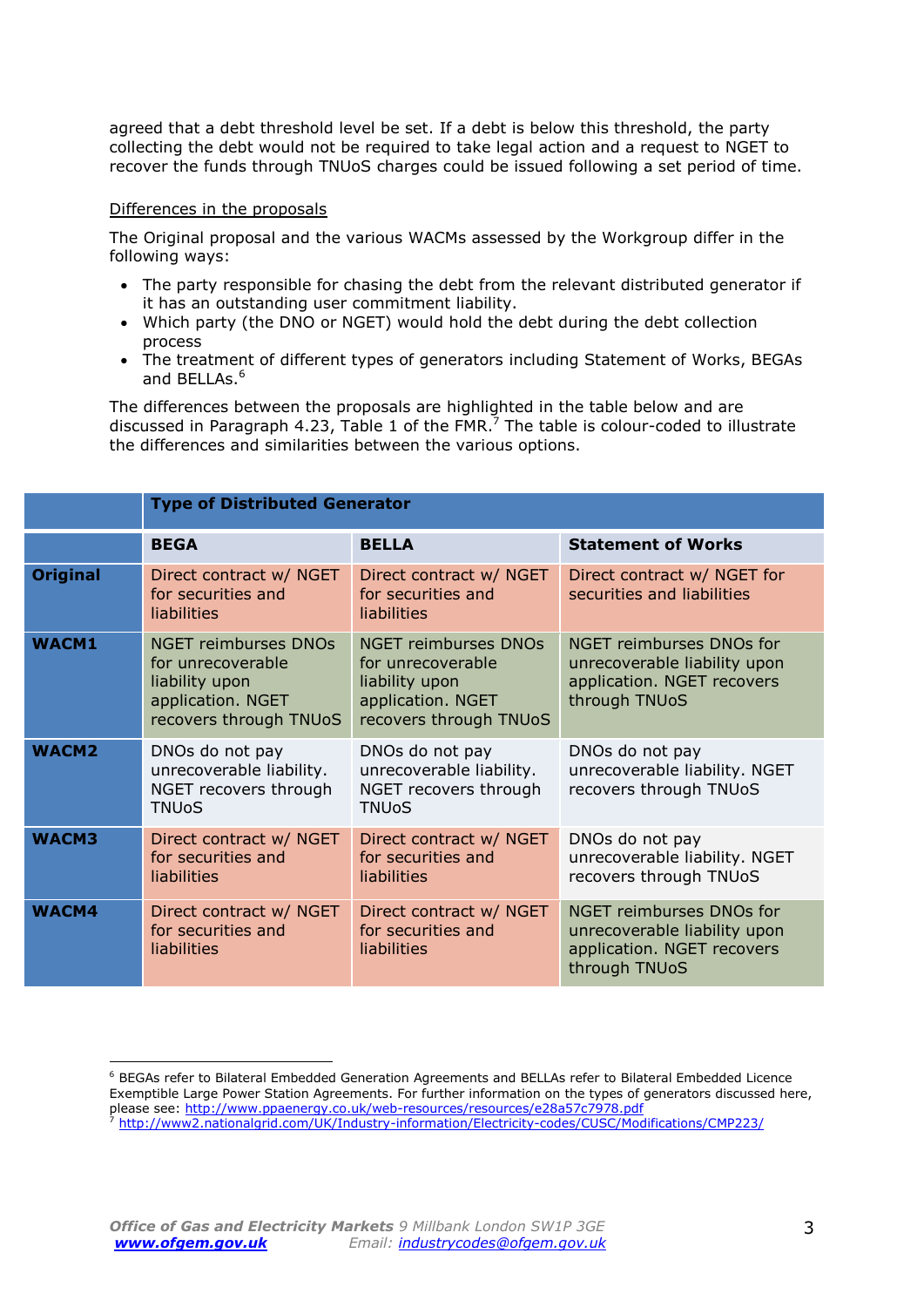## **Process to date**

On 27 June 2014, the CUSC Panel<sup>8</sup> voted on the Original and WACM proposals and recommended, by majority or unanimously, that all of the proposals better facilitate the Applicable CUSC Objectives when compared with the current CUSC baseline. When comparing the options, the CUSC Panel voted by majority (7:2) that WACM3 best facilitates the Applicable CUSC Objectives and therefore should be implemented.

## Authority Send Back

The CMP223 FMR was submitted to the Authority on 9 July 2014. We sent back the FMR on 23 October 2014 to be revised and resubmitted noting that:

(a) The FMR required more detail on the debt collection process for DNOs when recovering debt from developers under CMP223; and

(b) A high level summary of the proposed options was needed to aid clarity within the FMR.

The CUSC Panel discussed the Authority's send back letter at its meeting on 31 October 2014 and decided unanimously that CMP223 should be sent back to the Workgroup to consider the points made in the Authority's letter and revise the Workgroup Report for resubmission to the CUSC Panel.

Whilst point (b) was addressed by providing a high-level summary of the Original and WACM proposals within the FMR, point (a) was further debated by the Workgroup and further analysis and refinement undertaken by the Workgroup.

## **CUSC Panel recommendation**

A further CUSC Panel vote on the re-submitted draft FMR took place on 29 May 2015. The Panel stated that their previous views on all of the proposals compared with the current CUSC baseline had not changed. The Panel voted by a majority (6:3) that WACM3 is the best option and therefore should be implemented. Panel members' views are shown in full in the FMR which was re-submitted to the Authority on 11 June 2015.

## **Our decision**

 $\overline{a}$ 

We have considered the issues raised by the modification proposal and the FMR. We have considered and taken into account the responses to the Code Administrator consultation on the modification proposal which are attached to the FMR.<sup>9</sup> We have concluded that:

- CMP223 WACM1 better facilitates the achievement of the applicable objectives of the  $CUSC^{10}$ ; and
- Directing that the modification be made is consistent with our principal objective and statutory duties.<sup>11</sup>

- [codes/CUSC/Modifications/CMP223/](http://www2.nationalgrid.com/UK/Industry-information/Electricity-codes/CUSC/Modifications/CMP223/)
- <sup>10</sup> As set out in Standard Condition C10(1) of NGET's Transmission Licence, see: https://epr.ofgem.gov.uk//Content/Documents/Electricity%20transmission%20full%20set%20of%20consolidat ed%20standard%20licence%20conditions%20-%20Current%20Version.pdf

<sup>8</sup> The CUSC Panel is established and constituted from time to time pursuant to and in accordance with section 8 of the CUSC.

<sup>9</sup> The CMP223 modification proposals, modification reports and representations can be viewed on NGET's website at[:http://www2.nationalgrid.com/UK/Industry-information/Electricity-](http://www2.nationalgrid.com/UK/Industry-information/Electricity-codes/CUSC/Modifications/CMP223/)

 $11$  The Authority's statutory duties are wider than matters which the Panel must take into consideration and are detailed mainly in the Electricity Act 1989 as amended.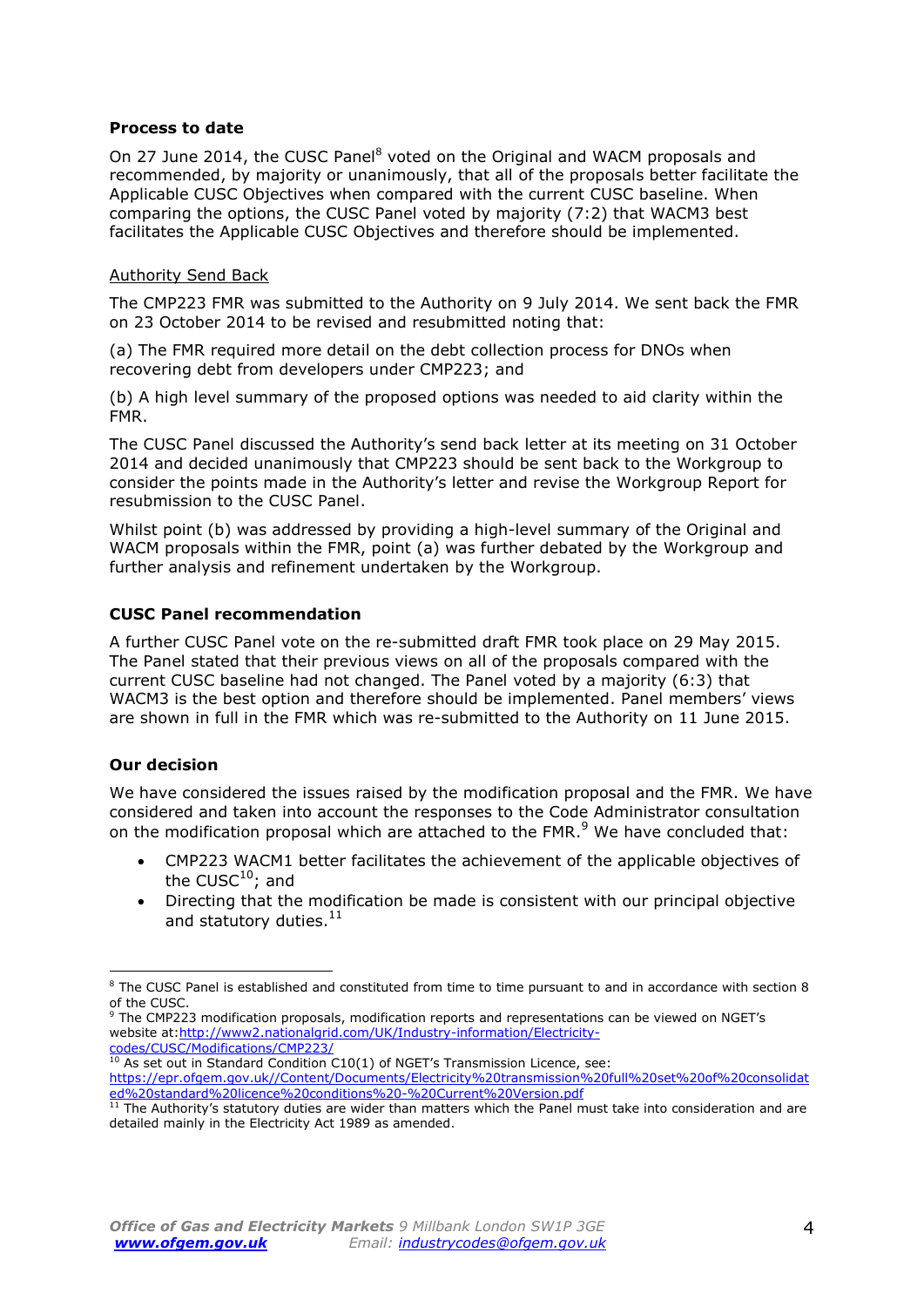### **Reasons for our decision**

We agree with the views of the majority of Panel members that the Original and all four WACMs better facilitate the Applicable CUSC Objectives compared to the baseline. The Original and the four WACMs facilitate competition by removing a barrier to the DNOs passing down similar security provisions to relevant distributed generators as faced by directly transmission-connected generators. In our view, WACM1 best facilitates the Applicable CUSC objectives (a) and (b) and is neutral with respect to objective (c) relative to the other alternatives and the Original. In our view, under WACM1:

- Appropriate incentives are placed on the party chasing the debt to recover the outstanding sums. This is because the debt remains held by the DNO, which is also the party chasing the debt. This is not the case with WACM2 and WACM3;
- Contractual relationships between NGET, DNOs and different types of generators remain the same as now which, in our view, results in lower costs than changing them. This is not the case for the Original, WACM3 and WACM4; and
- All types of distributed generators are treated equally. This is not the case in WACM3 and WACM4.

## *Objective (a) 'The efficient discharge by the licensee of the obligations imposed upon it under the Act and by this licence'*

Our view is that all the options presented will help ensure similar treatment of relevant distributed generators compared to directly connected generators. This is because there is a reduced financial risk to the DNO arising due to a shortfall between the liability it pays to NGET and the amount it can recover from the generator. However, we consider that changing existing contractual relationships adds further layers of complexity and costs and is therefore unlikely to be efficient. We therefore do not consider the Original proposal best facilitates CUSC objective (a) as it would require NGET to enter into new contracts with relevant distributed generators. Further, we do not consider there is sufficient evidence to justify existing BEGA and BELLA contracts to be reopened so that these customers have a direct contractual relationship with NGET for all securities and liabilities. Therefore, in our view WACM3 and WACM4 also do not best facilitate CUSC objective (a). WACM1 and WACM2 ensure equal treatment of relevant distributed generators and do not require any new contracts or existing contracts to be reopened.

We have also considered whether the different processes for collecting the debt put forward under the WACMs provide the appropriate incentives to the DNOs to recover the outstanding sums. Under WACM2 and WACM3, the debt effectively sits with NGET and therefore the DNO may have less financial incentive to recover the debt from the relevant distributed generator. WACM1 and WACM4 do incentivise the DNO to try and recover the outstanding liability as the debt remains with the DNO. The DNO would have to demonstrate that it has exhausted all efforts to recover the debt before either applying to NGET for recovery through TNUoS or submitting an application to the Authority. Our view is that holding the greater liability under WACM1 and WACM4 gives the DNO greater incentive to collect the debt from the relevant distributed generator.

Our decision therefore is that WACM1 will best facilitate CUSC objective (a) because it results in the set of arrangements with the least unnecessary change from the status quo and places appropriate incentives on the party chasing the debt.

*Objective (b) 'Facilitating effective competition in the generation and supply of electricity, and (so far as consistent therewith) facilitating such competition in the sale, distribution and purchase of electricity'*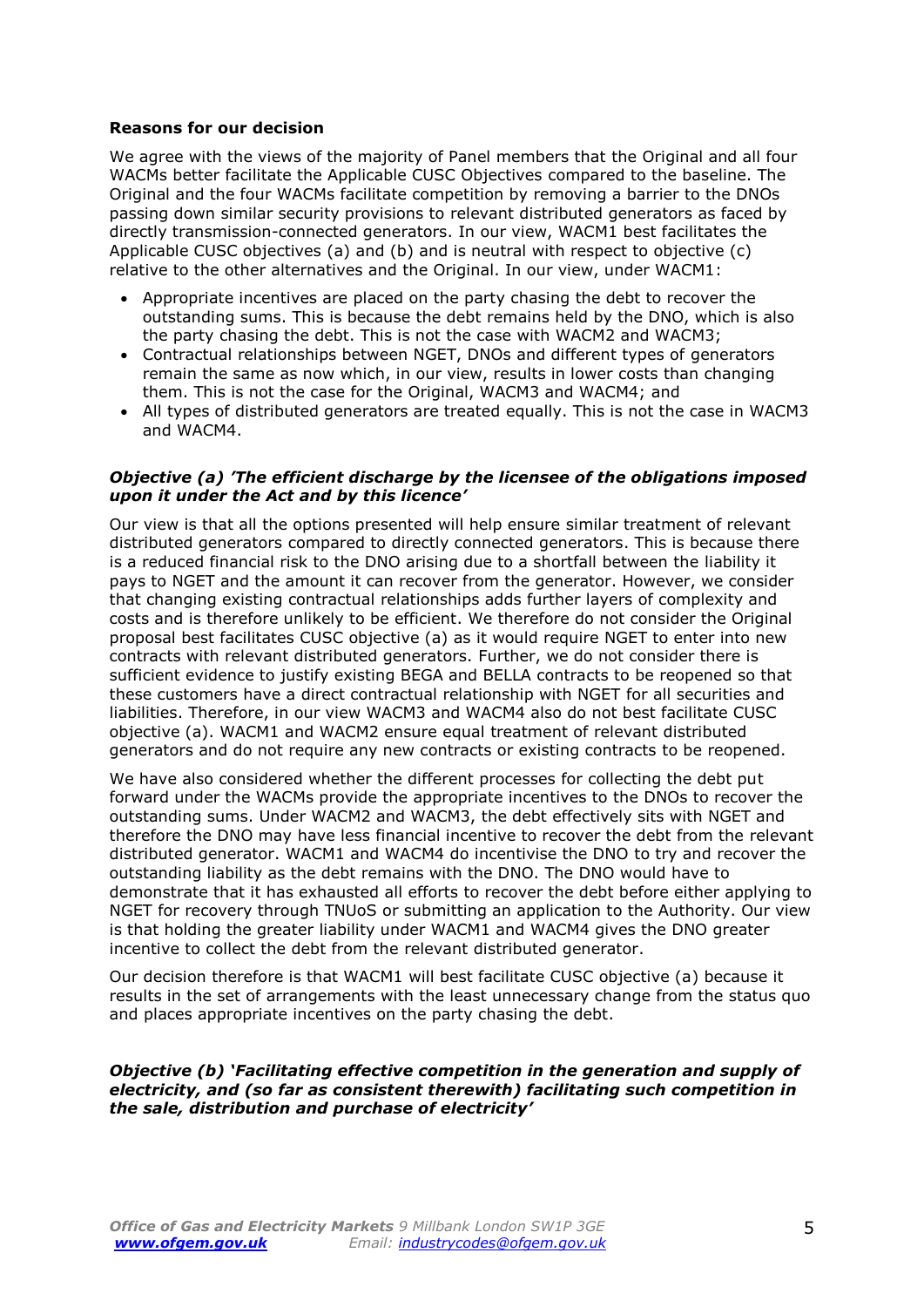We agree with the majority view of Panel members that the Original and all four WACMs better facilitate Applicable CUSC Objective (b) than the baseline by removing barriers to entry for relevant distributed generators. All proposals reduce the financial exposure for the DNO associated with a generator cancelling a connection by allowing the DNO to pass the shortfall to NGET for recovery through TNUoS. This should incentivise DNOs to pass NGET's security arrangements to relevant distributed generators. This would help to ensure relevant distributed generators are placed on similar terms to directly transmission-connected generators. In our view, this would better facilitate competition in the sale, distribution and purchase of electricity.

We also consider that the revised security percentages proposed (applicable to all the options presented) better reflects the risks that relevant distributed generators impose on the transmission network. Using these percentages will help ensure that generators compete on an equal basis taking into account their impact on the system.

It is important to note that this modification by itself cannot oblige a DNO to mirror the level of security it is charged by NGET. A complete solution may require changes to other codes, subject to how DNOs intend to pass on security and liability requirements.

One of the respondents to the Code Administrator Consultation commented on the security percentages proposed by CMP223. The respondent contended that the underlying dataset used to derive the 45% and 26% security (pre and post consent) levels was drawn from BEGA and BELLA generators only, which is not representative for generators for whom the DNO requests a connection from NGET using the Statement of Works process.<sup>12</sup> The respondent argued that, in the absence of data for these generators, the current levels of security applied to directly transmission-connected generators should endure for relevant distributed generators.

We accept the view that the current dataset does not take into account smaller generators. However, in our view, the analysis conducted by NGET on behalf of the Workgroup includes a subset of relevant distributed generators, and is therefore a more accurate reflection of the risks of these generators cancelling their projects than the population of directly transmission-connected generators. On 29 August 2014, we asked DNOs to submit further information on how often relevant distributed generators connecting using the Statement of Works process had cancelled their projects. As the responses did not contain the necessary level of detail required to provide further evidence on the risk of these generators cancelling their projects, we have decided to proceed with the Panel's recommendation on the level of security required.

We note that the approval of CMP223 would initiate a requirement for DNOs to provide NGET with data on relevant distributed generator cancellations. Both we and NGET will periodically review this data to ensure that the security requirements continue to accurately reflect the actual level of cancellations and that undue financial burden is not placed on consumers as a result.

## **The Authority's principal objective and statutory duties**

 $\overline{a}$ 

We consider that implementing WACM1 will improve competition and is therefore in the long-term interests of consumers. We consider that WACM1 compared with other WACMs and the Original is the most efficient means of achieving this as it requires the least change from existing arrangements as well as being the option that has the best incentives on the DNOs to collect the debt. Our view therefore is that implementing WACM1 better meets our principal objective and wider statutory duties.

 $12$  This is the process by which the DNO requests NGET to review the impact of the generator on the transmission system and provide details of the costs of connecting that generator.